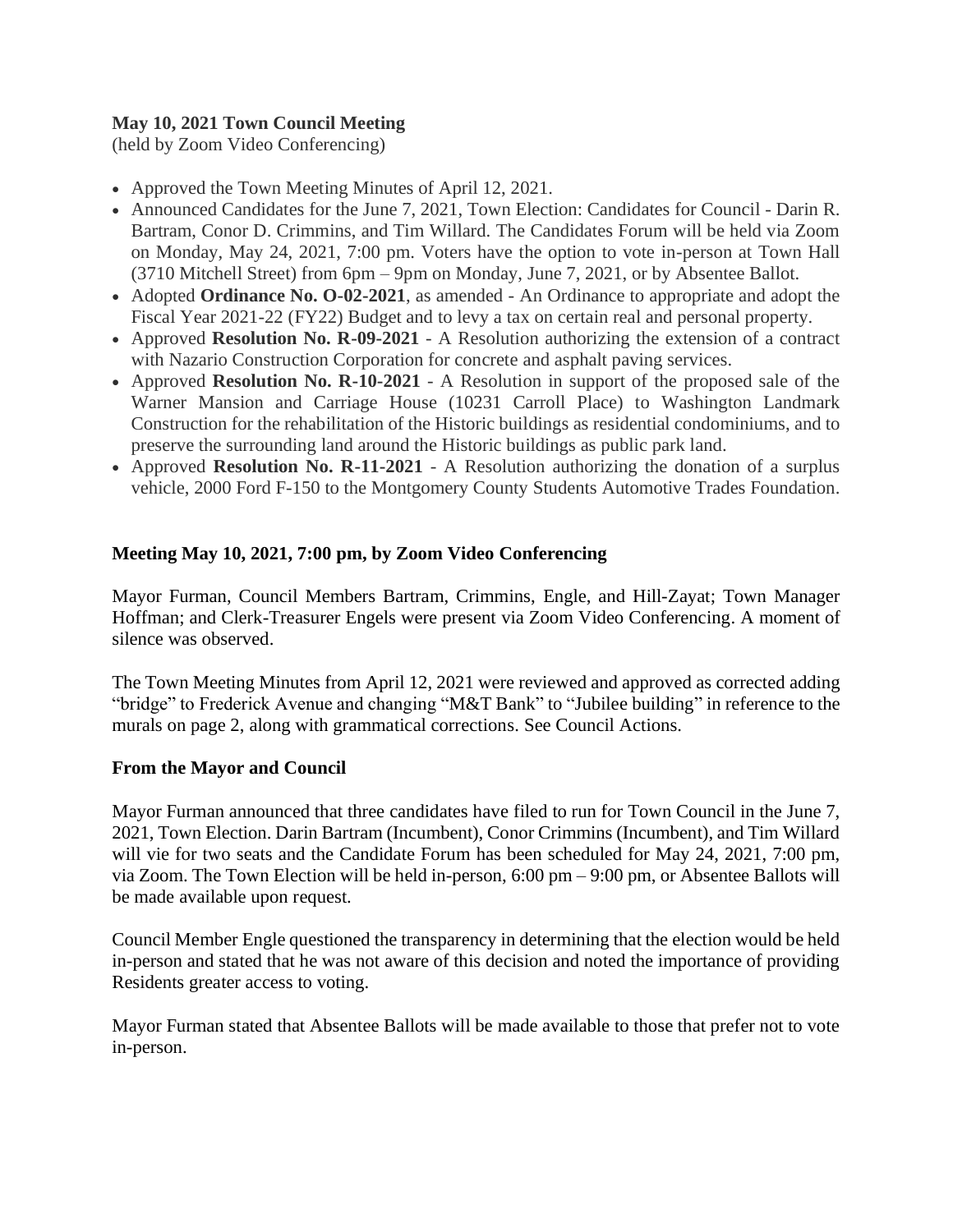Council Member Hill-Zayat noted the importance of providing accessibility to voters and not creating an extra-step to vote.

Council Members Bartram and Crimmins spoke in support of voting in-person, while providing Residents the choice to vote Absentee if they choose.

Tim Willard stated it was not clearly communicated that someone can come in to vote or request an Absentee Ballot.

Mayor Furman suggested sending out information and the Absentee Ballot application to all registered voters, in which the Council concurred.

The Council discussed adding two non-binding referendum questions to allow 16 and 17-year-olds to vote within Town Elections, along with lawful permanent residents.

Council Members Bartram and Engle were tasked to draft the two non-binding referendum questions to add to the June 7, 2021, ballot.\*

\**The Town staff clarified with the Mayor and Council on the morning of May 11 that the Council previously concurred to send out a questionnaire at the February 2021 Council meeting with regards to allowing 16 and 17-year-olds, along with lawful permanent residents to vote within Town Elections. The proposed nonbinding referendum questions will not be added to the ballot and the Town will proceed with the aforementioned questionnaire later in the year.* 

# **Warner Circle Park (Friends of Warner Circle)**

Jason Gerson, Chairperson with Friends of Warner Circle (FOWC), stated the FOWC supports the proposal from Washington Landmark Construction (WLC) to purchase the Mansion and Carriage House for \$660,000 and rehabilitate them into 12 condominiums while preserving the park land as part of the Legacy Open Space. Mr. Gerson noted that this is the first viable proposal since the County purchased the property through the Legacy Open Space program in 2005 and the buildings are falling further into disrepair and the estimates have been between \$5M and \$6M for rehabilitating the buildings.

The Council spoke in support of the sale to Washington Landmark Construction.

Andrew Roud stated that he had concerns with the proposed deal and suggested that the proposal be reconsidered with understanding that there could potentially be a \$6M loss to taxpayers with the sale of the property to the private sector.

Kristie Saltsman questioned how selling the property to a developer could be justified when the property was purchased through the Legacy Open Space program and intended for public use.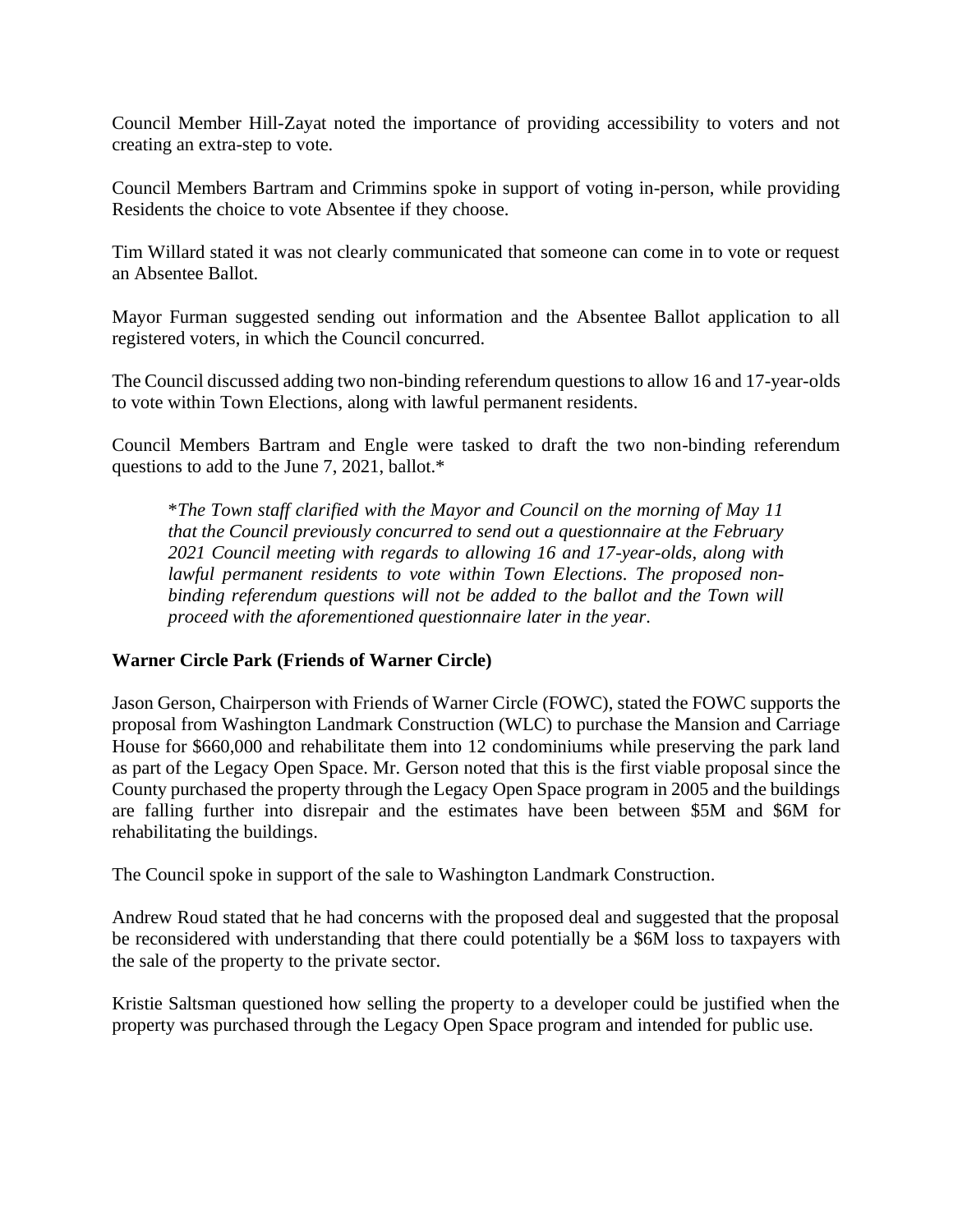Mayor Furman stated that County Parks would retain the land around the structures, which would remain park land, and the WLC proposal would allow for a repurpose of the Mansion and Carriage house, which the County has been trying to do for the last 16 years.

Jack Gaffey stated he supported the proposal.

# **Pedestrian and Bicycling Access and Safety Working Group (PBASWG)**

Council Member Engle stated that the Town, in partnership with the County, was awarded the Transportation Land Use Connection (TLC) grant for \$55,000. The PBASWG applied for the grant in an effort to enhance pedestrian, bicycle, and nonvehicular safety along the Connecticut Avenue corridor and surrounding areas. The Town has also applied for the Bicycle and Pedestrian Priority Area (BPPA), which was also a recommendation of the PBASWG. The Town already has this designation from the county and is hoping to receive the designation from the State which will provide more focus for collaborating with the state and the county for pedestrians and cyclists to have greater prioritization.

Council Member Engle requested guidance on whether non-Town Residents with expertise in this area could be part of the working group and whether the Town's lighting consultant could also work on identifying improvements in pedestrian lighting.

The Mayor and Council discussed the working group and supported non-Residents sharing their expertise as long as the focus and resources are for the Town.

Council Member Hill-Zayat stated the lighting Consultant is primarily working on the Pepco rate case and suggested handling pedestrian lighting as a separate issue.

# **Thrive Montgomery**

Council Member Crimmins provided an update on Thrive Montgomery 2050, which will be presented before the County Council at a public hearing on June 17, 7:00 pm. Residents wishing to testify may submit testimony by email, or by filling out the necessary form on the County's website: https://www.montgomerycountymd.gov/council/calendar.html

The Town continues to follow the plan closely as part of a Coalition of 23 municipalities and resident associations to voice concerns over the inadequate public input process, prioritization over specific zoning text amendments, and recommendations impacting residential and commercial properties.

#### **Compost Crew Program**

Council Members Crimmins and Engle provided an update on the Compost Crew's program within the Town. The program currently has 47 households signed up, and the Town is encouraging Town residents to join the program, which will help remove compostable items from our landfills. The more households involved in the program benefits everyone, as there are specific price breaks at 50 households and 100 households within a community. Council Members Crimmins and Engle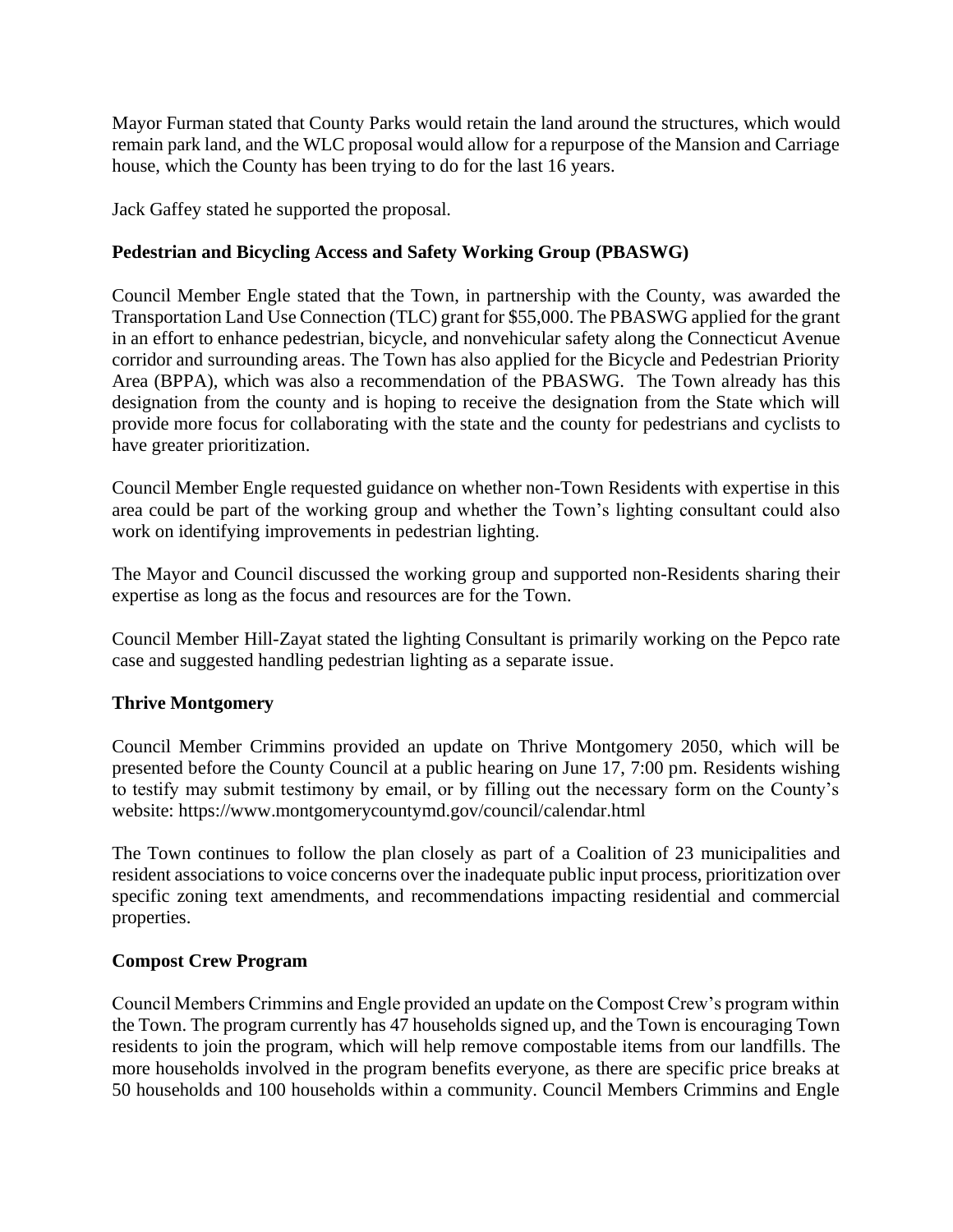also noted that they are in discussions with Compost Crew to attend the Farmers Market on a monthly basis and to possibly provide a community collective site.

Council Members Engle and Hill-Zayat will be meeting with Pepco to find possible locations within the Town to place Electric Vehicle (EV) charging stations.

#### **From the Town Manager and the Staff**

Town Manager Hoffman stated that the staff has been receiving feedback with respect to the Town's limited duration sign regulations, which were adopted in April 2020, and requested the topic be discussed at a future Council Meeting; the walking path at St. Paul Park will be widened and resurfaced later this month; the job posting for the Assistant to the Town Manager closed on April 30, and that the Town received 22 applications; and the Town received confirmation from MCDOT that they will proceed with certain pedestrian improvements at the intersection of Plyers Mill Road and Summit Avenue, as requested by the Ken-Gar community, with the understanding that the Town will remove the westbound Stop sign along Plyers Mill Road at Summit Avenue, once the pedestrian improvements have been completed.

The Council supported the removal of the stop sign since the County will be making pedestrian improvements and noted the importance of the county communicating the change properly.

#### **Public Appearances**

Jack Gaffey reminded Residents of upcoming astronomical events.

#### **Ordinances, Resolutions, Regulations**

**Ordinance No. O-02-2021** - Ordinance No. O-02-2021 to appropriate and adopt the Fiscal Year 2021-22 (FY22) Budget and to levy a tax on certain real and personal property was presented for adoption. See Council Actions.

Town Manager Hoffman stated that the Budget was introduced March 10, 2021, and the Public Hearing was held on April 12, 2021, with the record kept open until May 7, 2021. A comment was received from the Racial Justice Committee requesting \$1,500. The Town staff provided additional amendments to the initial budget introduced, to include adding \$10,000 to professional services for consulting services for the Development Review Board; adding \$3,500 to professional services to increase the building inspector's salary from \$4,000 per year to \$7,500 per year; and adding \$33,340 to Public Works Personnel to reclassify the seasonal public works position to a full-time position with benefits. The unappropriated surplus was also increased and added to the CIP as a result of the collection of a \$350,000 Housing and Urban Development (HUD) Special Purpose Grant that was received for improvements made to the Town Hall over 25 years ago.

**Resolution No. R-09-2021** – A Resolution authorizing the extension of a contract with Nazario Construction Corporation for concrete and asphalt paving services was presented. See Council Actions.